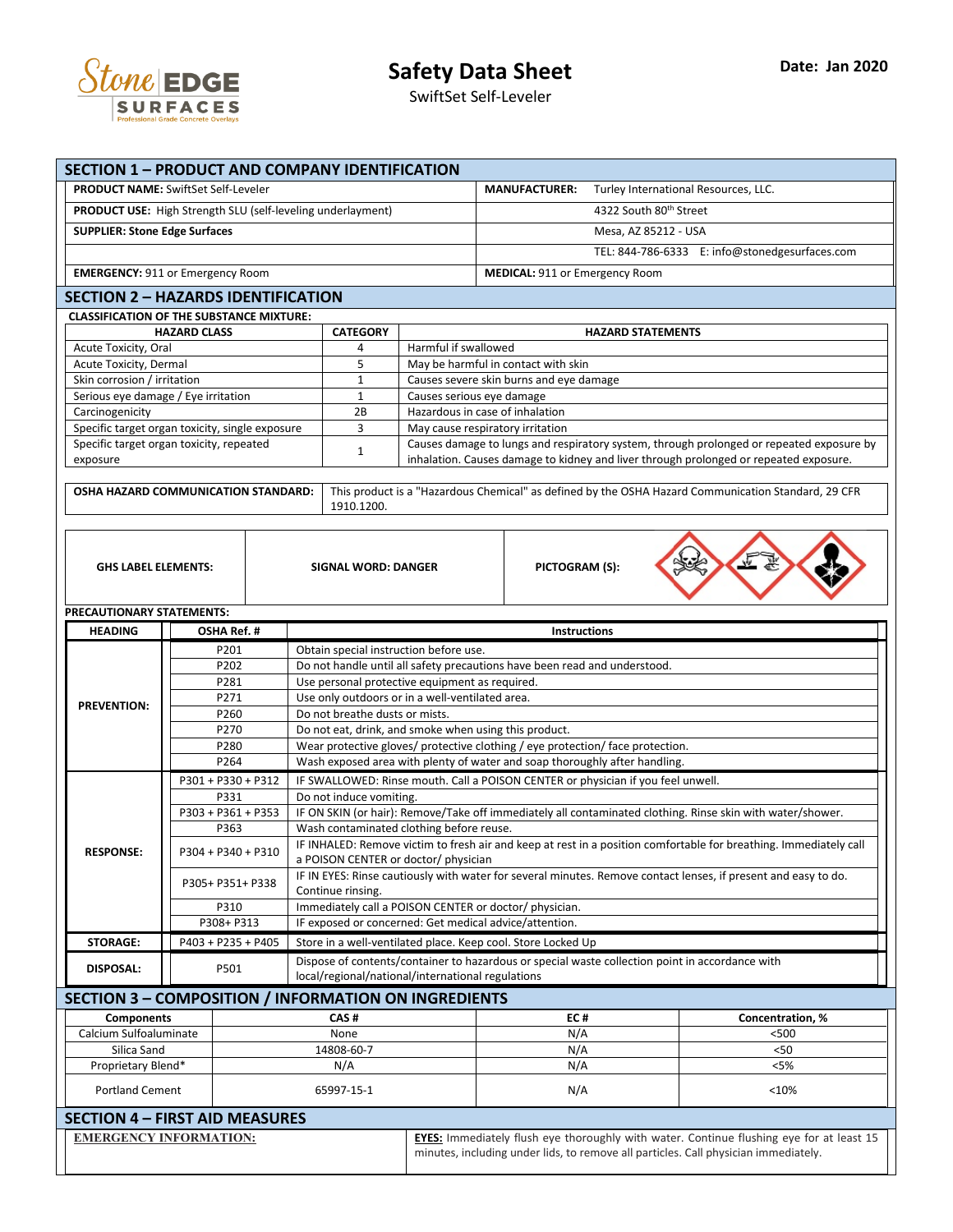| <b>EMERGENCY INFORMATION:</b>                                                                                                                                            |                                                                                                                                                                                                                                                                                                                                                                                                                                                                                                                                                                                                                                                                                                                                                                                                                                                                                                                                                                                        |                                                                                                                                                                                                                                                                                                                                                                                                                                                                                                                                                                                                                                                                            |                                                                                                                                                                                                                                                                                                                                    | <b>SKIN:</b> Wash skin with cool water and pH-neutral soap or a mild detergent. Seek medical<br>treatment if irritation or inflammation develops or persists. Seek immediate medical<br>treatment in the event of burns.<br><b>INHALATION:</b> Remove person to fresh air. If breathing is difficult, administer oxygen. If not<br>breathing, give artificial respiration. Seek medical help if coughing and other symptoms do<br>not subside. Inhalation of large amounts of product requires immediate medical attention.<br><b>INGESTION:</b> Do not induce vomiting. If conscious, have victim drink plenty of water and call |                                                                       |                                                                                                                                     |                                                         |  |  |  |
|--------------------------------------------------------------------------------------------------------------------------------------------------------------------------|----------------------------------------------------------------------------------------------------------------------------------------------------------------------------------------------------------------------------------------------------------------------------------------------------------------------------------------------------------------------------------------------------------------------------------------------------------------------------------------------------------------------------------------------------------------------------------------------------------------------------------------------------------------------------------------------------------------------------------------------------------------------------------------------------------------------------------------------------------------------------------------------------------------------------------------------------------------------------------------|----------------------------------------------------------------------------------------------------------------------------------------------------------------------------------------------------------------------------------------------------------------------------------------------------------------------------------------------------------------------------------------------------------------------------------------------------------------------------------------------------------------------------------------------------------------------------------------------------------------------------------------------------------------------------|------------------------------------------------------------------------------------------------------------------------------------------------------------------------------------------------------------------------------------------------------------------------------------------------------------------------------------|-----------------------------------------------------------------------------------------------------------------------------------------------------------------------------------------------------------------------------------------------------------------------------------------------------------------------------------------------------------------------------------------------------------------------------------------------------------------------------------------------------------------------------------------------------------------------------------------------------------------------------------|-----------------------------------------------------------------------|-------------------------------------------------------------------------------------------------------------------------------------|---------------------------------------------------------|--|--|--|
| <b>SECTION 5 - FIREFIGHTING MEASURES</b>                                                                                                                                 |                                                                                                                                                                                                                                                                                                                                                                                                                                                                                                                                                                                                                                                                                                                                                                                                                                                                                                                                                                                        |                                                                                                                                                                                                                                                                                                                                                                                                                                                                                                                                                                                                                                                                            |                                                                                                                                                                                                                                                                                                                                    | a physician immediately.                                                                                                                                                                                                                                                                                                                                                                                                                                                                                                                                                                                                          |                                                                       |                                                                                                                                     |                                                         |  |  |  |
| SUITABLE EXTINGUISHING MEDIA:                                                                                                                                            |                                                                                                                                                                                                                                                                                                                                                                                                                                                                                                                                                                                                                                                                                                                                                                                                                                                                                                                                                                                        |                                                                                                                                                                                                                                                                                                                                                                                                                                                                                                                                                                                                                                                                            |                                                                                                                                                                                                                                                                                                                                    |                                                                                                                                                                                                                                                                                                                                                                                                                                                                                                                                                                                                                                   |                                                                       |                                                                                                                                     |                                                         |  |  |  |
| <b>UNSUITABLE EXTINGUISHING MEDIA:</b>                                                                                                                                   |                                                                                                                                                                                                                                                                                                                                                                                                                                                                                                                                                                                                                                                                                                                                                                                                                                                                                                                                                                                        | Use an extinguishing agent suitable for the surrounding fire.                                                                                                                                                                                                                                                                                                                                                                                                                                                                                                                                                                                                              |                                                                                                                                                                                                                                                                                                                                    |                                                                                                                                                                                                                                                                                                                                                                                                                                                                                                                                                                                                                                   |                                                                       |                                                                                                                                     |                                                         |  |  |  |
| SPECIFIC HAZARDS ARISING FROM THE                                                                                                                                        |                                                                                                                                                                                                                                                                                                                                                                                                                                                                                                                                                                                                                                                                                                                                                                                                                                                                                                                                                                                        | Do not use water jet and halogenated compounds<br>This product is non-flammable and non-combustible. Containers at risk from fire should be cooled with water                                                                                                                                                                                                                                                                                                                                                                                                                                                                                                              |                                                                                                                                                                                                                                                                                                                                    |                                                                                                                                                                                                                                                                                                                                                                                                                                                                                                                                                                                                                                   |                                                                       |                                                                                                                                     |                                                         |  |  |  |
| <b>CHEMICAL:</b>                                                                                                                                                         |                                                                                                                                                                                                                                                                                                                                                                                                                                                                                                                                                                                                                                                                                                                                                                                                                                                                                                                                                                                        | spray and, if possible, removed from the danger area.                                                                                                                                                                                                                                                                                                                                                                                                                                                                                                                                                                                                                      |                                                                                                                                                                                                                                                                                                                                    |                                                                                                                                                                                                                                                                                                                                                                                                                                                                                                                                                                                                                                   |                                                                       |                                                                                                                                     |                                                         |  |  |  |
| <b>HAZARDUS COMBUSTION PRODUCTS:</b>                                                                                                                                     | None.                                                                                                                                                                                                                                                                                                                                                                                                                                                                                                                                                                                                                                                                                                                                                                                                                                                                                                                                                                                  |                                                                                                                                                                                                                                                                                                                                                                                                                                                                                                                                                                                                                                                                            |                                                                                                                                                                                                                                                                                                                                    |                                                                                                                                                                                                                                                                                                                                                                                                                                                                                                                                                                                                                                   |                                                                       |                                                                                                                                     |                                                         |  |  |  |
| SPECIAL PROTECTIVE EQUIPMENT AND<br>PRECAUTIONS FOR FIRE-FIGHTERS:                                                                                                       |                                                                                                                                                                                                                                                                                                                                                                                                                                                                                                                                                                                                                                                                                                                                                                                                                                                                                                                                                                                        | Firefighters should wear full protective gear.                                                                                                                                                                                                                                                                                                                                                                                                                                                                                                                                                                                                                             |                                                                                                                                                                                                                                                                                                                                    |                                                                                                                                                                                                                                                                                                                                                                                                                                                                                                                                                                                                                                   |                                                                       |                                                                                                                                     |                                                         |  |  |  |
| <b>SECTION 6 - ACCIDENTAL RELEASE MEASURES</b>                                                                                                                           |                                                                                                                                                                                                                                                                                                                                                                                                                                                                                                                                                                                                                                                                                                                                                                                                                                                                                                                                                                                        |                                                                                                                                                                                                                                                                                                                                                                                                                                                                                                                                                                                                                                                                            |                                                                                                                                                                                                                                                                                                                                    |                                                                                                                                                                                                                                                                                                                                                                                                                                                                                                                                                                                                                                   |                                                                       |                                                                                                                                     |                                                         |  |  |  |
| <b>EMERGENCY PROCEDURES:</b>                                                                                                                                             |                                                                                                                                                                                                                                                                                                                                                                                                                                                                                                                                                                                                                                                                                                                                                                                                                                                                                                                                                                                        |                                                                                                                                                                                                                                                                                                                                                                                                                                                                                                                                                                                                                                                                            |                                                                                                                                                                                                                                                                                                                                    |                                                                                                                                                                                                                                                                                                                                                                                                                                                                                                                                                                                                                                   |                                                                       | Keep unnecessary and unprotected personnel from entering spill area. Do not touch or walk through spilled material.                 |                                                         |  |  |  |
| <b>PROTECTIVE EQUIPMENT:</b>                                                                                                                                             |                                                                                                                                                                                                                                                                                                                                                                                                                                                                                                                                                                                                                                                                                                                                                                                                                                                                                                                                                                                        | Use exposure control and personal protection methods as described in Section 8. Ensure adequate<br>ventilation/exhaust extraction. Avoid inhalation of dust and contact with skin and eyes during clean up.                                                                                                                                                                                                                                                                                                                                                                                                                                                                |                                                                                                                                                                                                                                                                                                                                    |                                                                                                                                                                                                                                                                                                                                                                                                                                                                                                                                                                                                                                   |                                                                       |                                                                                                                                     |                                                         |  |  |  |
| PROPER METHODS OF CONTAINMENT:                                                                                                                                           |                                                                                                                                                                                                                                                                                                                                                                                                                                                                                                                                                                                                                                                                                                                                                                                                                                                                                                                                                                                        | Collect dry material using a scoop. Avoid actions that cause dust to become airborne. Do not dry sweep. Avoid<br>inhalation of dust and contact with skin. Vacuum dust with equipment fitted with HEPA filter and place in a<br>designated labeled waste container. If material is wet, scrape up wet material and place in an appropriate container.<br>Allow the material to dry before disposal. For major spills: approach from upwind. Prevent wind dispersal.                                                                                                                                                                                                        |                                                                                                                                                                                                                                                                                                                                    |                                                                                                                                                                                                                                                                                                                                                                                                                                                                                                                                                                                                                                   |                                                                       |                                                                                                                                     |                                                         |  |  |  |
| <b>CLEANUP:</b>                                                                                                                                                          |                                                                                                                                                                                                                                                                                                                                                                                                                                                                                                                                                                                                                                                                                                                                                                                                                                                                                                                                                                                        | Seal the container(s), remove from spill area and properly dispose of the waste material in accordance with existing                                                                                                                                                                                                                                                                                                                                                                                                                                                                                                                                                       |                                                                                                                                                                                                                                                                                                                                    |                                                                                                                                                                                                                                                                                                                                                                                                                                                                                                                                                                                                                                   |                                                                       |                                                                                                                                     |                                                         |  |  |  |
| <b>ENVIRONMENTAL PRECAUTIONS:</b>                                                                                                                                        | federal, state and local regulations.<br>Prevent from entering into soil, ditches, sewers, waterways and/or groundwater, basements or confined areas. Large<br>spills in waterways may be hazardous due to alkalinity of the certain components of the product. Inform the relevant                                                                                                                                                                                                                                                                                                                                                                                                                                                                                                                                                                                                                                                                                                    |                                                                                                                                                                                                                                                                                                                                                                                                                                                                                                                                                                                                                                                                            |                                                                                                                                                                                                                                                                                                                                    |                                                                                                                                                                                                                                                                                                                                                                                                                                                                                                                                                                                                                                   |                                                                       |                                                                                                                                     |                                                         |  |  |  |
|                                                                                                                                                                          |                                                                                                                                                                                                                                                                                                                                                                                                                                                                                                                                                                                                                                                                                                                                                                                                                                                                                                                                                                                        |                                                                                                                                                                                                                                                                                                                                                                                                                                                                                                                                                                                                                                                                            | authorities if the product has accessed waterways or other natural areas. See Section 12 for more details.                                                                                                                                                                                                                         |                                                                                                                                                                                                                                                                                                                                                                                                                                                                                                                                                                                                                                   |                                                                       |                                                                                                                                     |                                                         |  |  |  |
| <b>SECTION 7 - HANDLING AND STORAGE</b>                                                                                                                                  |                                                                                                                                                                                                                                                                                                                                                                                                                                                                                                                                                                                                                                                                                                                                                                                                                                                                                                                                                                                        |                                                                                                                                                                                                                                                                                                                                                                                                                                                                                                                                                                                                                                                                            |                                                                                                                                                                                                                                                                                                                                    |                                                                                                                                                                                                                                                                                                                                                                                                                                                                                                                                                                                                                                   |                                                                       |                                                                                                                                     |                                                         |  |  |  |
| <b>PRECAUTIONS FOR</b><br><b>SAFE HANDLING:</b>                                                                                                                          | Do not breathe dust. Use adequate ventilation and/or dust collection methods. Use all available work practices to control dust exposures,<br>such as water sprays. Do not permit dust to collect on walls, floors, sills, ledges, machinery, or equipment. Avoid breakage of bagged<br>material or spills of bulk material. Wear appropriate respiratory, eye and skin protection. Avoid contact with skin and eyes. Wash hands<br>thoroughly after handling. Eating, drinking and smoking should be prohibited in areas where this material is handled, stored and<br>processed. Hands and/or face should be washed before eating, drinking and smoking and at the end of the shift. Remove contaminated<br>clothing and protective equipment before entering eating areas. Wash or vacuum clothing when becomes dusty. Persons with a history<br>of skin sensitization problems should not be employed in any process in which this product is used. Avoid exposure by obtaining and |                                                                                                                                                                                                                                                                                                                                                                                                                                                                                                                                                                                                                                                                            |                                                                                                                                                                                                                                                                                                                                    |                                                                                                                                                                                                                                                                                                                                                                                                                                                                                                                                                                                                                                   |                                                                       |                                                                                                                                     |                                                         |  |  |  |
| <b>PRECAUTIONS FOR</b><br><b>STORAGE:</b>                                                                                                                                |                                                                                                                                                                                                                                                                                                                                                                                                                                                                                                                                                                                                                                                                                                                                                                                                                                                                                                                                                                                        | following special instructions before use. Do not handle until all safety precautions have been read and understood.<br>Store in original or approved alternative container protected from direct sunlight in a dry, cool and well-ventilated area away from<br>incompatible materials (see below for details) and food and drink. Keep container tightly closed and sealed until ready for use. Containers<br>that have been opened must be carefully resealed. Store bags to avoid accidental tearing, breaking, or bursting. Avoid windblown dust<br>by shielding or covering outdoor stockpiles. Protect from getting wet from atmospheric moisture and other sources. |                                                                                                                                                                                                                                                                                                                                    |                                                                                                                                                                                                                                                                                                                                                                                                                                                                                                                                                                                                                                   |                                                                       |                                                                                                                                     |                                                         |  |  |  |
| <b>INCOMPATIBILITIES:</b>                                                                                                                                                | High heated areas, keep in cool, well ventilated areas                                                                                                                                                                                                                                                                                                                                                                                                                                                                                                                                                                                                                                                                                                                                                                                                                                                                                                                                 |                                                                                                                                                                                                                                                                                                                                                                                                                                                                                                                                                                                                                                                                            |                                                                                                                                                                                                                                                                                                                                    |                                                                                                                                                                                                                                                                                                                                                                                                                                                                                                                                                                                                                                   |                                                                       |                                                                                                                                     |                                                         |  |  |  |
| <b>SECTION 8 - PRECAUTIONS TO CONTROL EXPOSURE / PERSONAL PROTECTION</b>                                                                                                 |                                                                                                                                                                                                                                                                                                                                                                                                                                                                                                                                                                                                                                                                                                                                                                                                                                                                                                                                                                                        |                                                                                                                                                                                                                                                                                                                                                                                                                                                                                                                                                                                                                                                                            |                                                                                                                                                                                                                                                                                                                                    |                                                                                                                                                                                                                                                                                                                                                                                                                                                                                                                                                                                                                                   |                                                                       |                                                                                                                                     |                                                         |  |  |  |
| OSHA's PERMISSABLE EXPOSURE LIMITS (PEL)                                                                                                                                 |                                                                                                                                                                                                                                                                                                                                                                                                                                                                                                                                                                                                                                                                                                                                                                                                                                                                                                                                                                                        |                                                                                                                                                                                                                                                                                                                                                                                                                                                                                                                                                                                                                                                                            |                                                                                                                                                                                                                                                                                                                                    |                                                                                                                                                                                                                                                                                                                                                                                                                                                                                                                                                                                                                                   |                                                                       |                                                                                                                                     |                                                         |  |  |  |
| <b>COMPONENTS</b>                                                                                                                                                        |                                                                                                                                                                                                                                                                                                                                                                                                                                                                                                                                                                                                                                                                                                                                                                                                                                                                                                                                                                                        | CAS#                                                                                                                                                                                                                                                                                                                                                                                                                                                                                                                                                                                                                                                                       | <b>OSHA PEL</b><br>$mg/m^{3(e)}$                                                                                                                                                                                                                                                                                                   |                                                                                                                                                                                                                                                                                                                                                                                                                                                                                                                                                                                                                                   | Cal/OSHA PEL<br>8-hour TWA,<br>mg/m <sup>3</sup>                      | <b>NIOSH REL</b><br>Up to 10-hour TWA,<br>mg/m <sup>3</sup>                                                                         | <b>ACGIH 2017</b><br>TLV 8hrs TWA,<br>mg/m <sup>3</sup> |  |  |  |
| N/A                                                                                                                                                                      |                                                                                                                                                                                                                                                                                                                                                                                                                                                                                                                                                                                                                                                                                                                                                                                                                                                                                                                                                                                        |                                                                                                                                                                                                                                                                                                                                                                                                                                                                                                                                                                                                                                                                            | No Data                                                                                                                                                                                                                                                                                                                            |                                                                                                                                                                                                                                                                                                                                                                                                                                                                                                                                                                                                                                   | N/A                                                                   | N/A                                                                                                                                 | N/A                                                     |  |  |  |
| <b>ENGINEERING CONTROLS:</b>                                                                                                                                             | Avoid actions that cause dust to become airborne. Use local exhaust or general dilution ventilation to control exposure within<br>applicable limits.                                                                                                                                                                                                                                                                                                                                                                                                                                                                                                                                                                                                                                                                                                                                                                                                                                   |                                                                                                                                                                                                                                                                                                                                                                                                                                                                                                                                                                                                                                                                            |                                                                                                                                                                                                                                                                                                                                    |                                                                                                                                                                                                                                                                                                                                                                                                                                                                                                                                                                                                                                   |                                                                       |                                                                                                                                     |                                                         |  |  |  |
| PERSONAL PROTECTIVE EQUIPMENT (PPE).<br>Use local exhaust or general dilution ventilation to control dust levels below applicable exposure limits. Minimize dispersal of |                                                                                                                                                                                                                                                                                                                                                                                                                                                                                                                                                                                                                                                                                                                                                                                                                                                                                                                                                                                        |                                                                                                                                                                                                                                                                                                                                                                                                                                                                                                                                                                                                                                                                            |                                                                                                                                                                                                                                                                                                                                    |                                                                                                                                                                                                                                                                                                                                                                                                                                                                                                                                                                                                                                   |                                                                       |                                                                                                                                     |                                                         |  |  |  |
| <b>RESPIRATORY PROTECTION:</b>                                                                                                                                           |                                                                                                                                                                                                                                                                                                                                                                                                                                                                                                                                                                                                                                                                                                                                                                                                                                                                                                                                                                                        |                                                                                                                                                                                                                                                                                                                                                                                                                                                                                                                                                                                                                                                                            |                                                                                                                                                                                                                                                                                                                                    |                                                                                                                                                                                                                                                                                                                                                                                                                                                                                                                                                                                                                                   | causes irritation or discomfort, use MSHA/NIOSH approved respirators. | dust into air. If local or general ventilation is not adequate to control dust levels below applicable exposure limits or when dust |                                                         |  |  |  |
| <b>EYE PROTECTION:</b>                                                                                                                                                   |                                                                                                                                                                                                                                                                                                                                                                                                                                                                                                                                                                                                                                                                                                                                                                                                                                                                                                                                                                                        |                                                                                                                                                                                                                                                                                                                                                                                                                                                                                                                                                                                                                                                                            | Wear safety glasses with side shields or goggles to avoid contact with eyes. In extreme dusty environments and unpredictable<br>environments, wear tight fitting unvented or indirectly vented goggles to avoid eye irritation or injury. Contact lenses should<br>not be worn when handling cement or cement containing products. |                                                                                                                                                                                                                                                                                                                                                                                                                                                                                                                                                                                                                                   |                                                                       |                                                                                                                                     |                                                         |  |  |  |
| <b>SKIN PROTECTION:</b>                                                                                                                                                  |                                                                                                                                                                                                                                                                                                                                                                                                                                                                                                                                                                                                                                                                                                                                                                                                                                                                                                                                                                                        | Wear impervious abrasion and alkali-resistant gloves, boots, long sleeve shirt, long pants or other protective clothing to prevent<br>skin contact. Wash Hands with Soap and Water.                                                                                                                                                                                                                                                                                                                                                                                                                                                                                        |                                                                                                                                                                                                                                                                                                                                    |                                                                                                                                                                                                                                                                                                                                                                                                                                                                                                                                                                                                                                   |                                                                       |                                                                                                                                     |                                                         |  |  |  |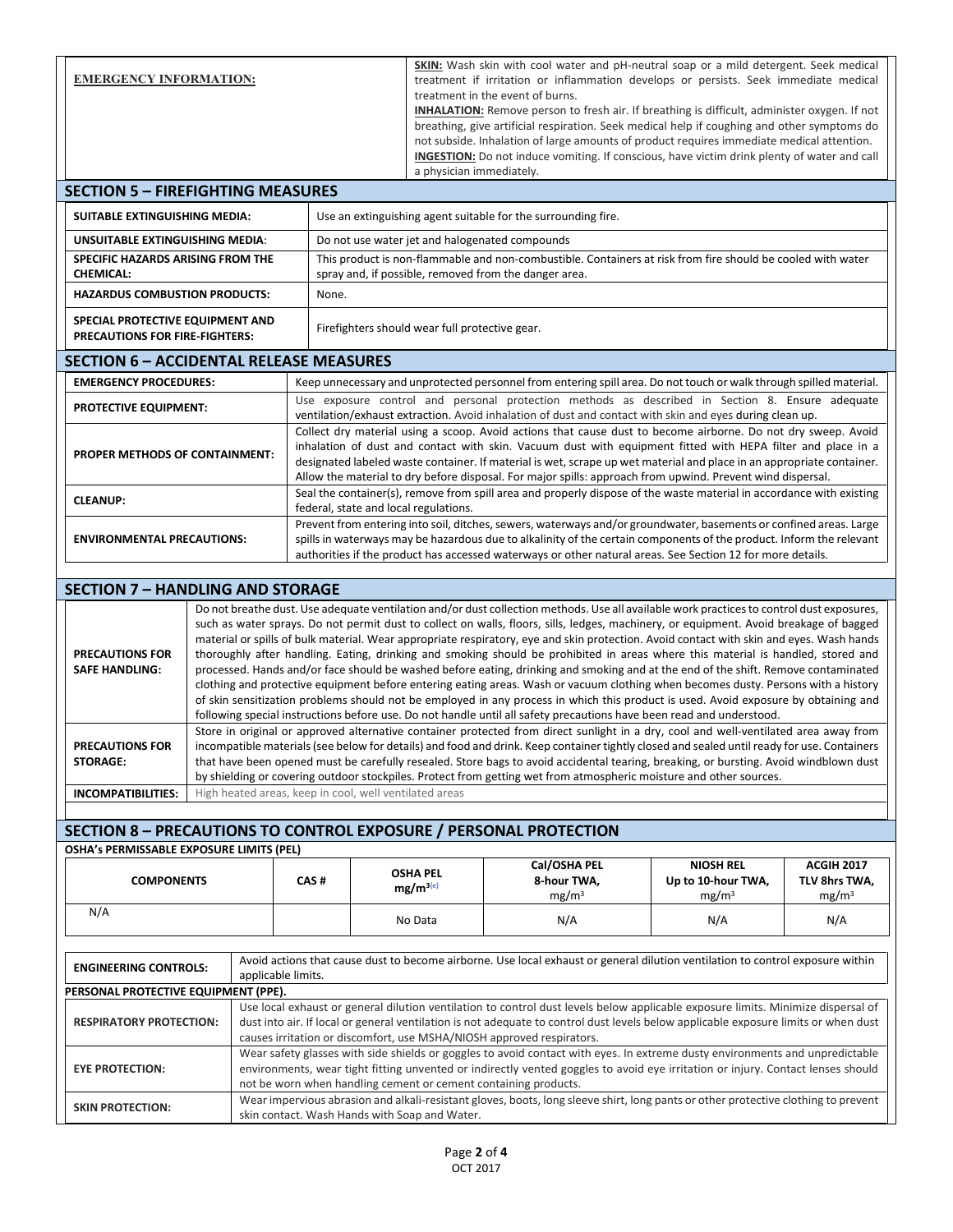| <b>SECTION 9 - PHYSICAL AND CHEMICAL PROPERTIES</b> |                                                      |                       |                                                                                                                          |                                                                                                                                                                                                                             |                                 |                                                                      |        |       |                                                                                                  |  |  |
|-----------------------------------------------------|------------------------------------------------------|-----------------------|--------------------------------------------------------------------------------------------------------------------------|-----------------------------------------------------------------------------------------------------------------------------------------------------------------------------------------------------------------------------|---------------------------------|----------------------------------------------------------------------|--------|-------|--------------------------------------------------------------------------------------------------|--|--|
| <b>VISCOSITY</b>                                    |                                                      |                       |                                                                                                                          | Not Applicable                                                                                                                                                                                                              |                                 | <b>APPERANCE:</b>                                                    |        |       | Fine Powder, tan color                                                                           |  |  |
|                                                     | <b>ODOR &amp; ODOR THRESHOLD:</b>                    |                       |                                                                                                                          | Odorless                                                                                                                                                                                                                    |                                 | <b>FLASH POINT:</b>                                                  |        |       | Not Applicable, Not Flammable                                                                    |  |  |
| <b>BOILING POINT:</b>                               |                                                      | N/A                   |                                                                                                                          | <b>MELTING POINT:</b>                                                                                                                                                                                                       |                                 |                                                                      |        | N/A   |                                                                                                  |  |  |
|                                                     | <b>EVAPORATION RATE:</b>                             |                       |                                                                                                                          | Not Applicable                                                                                                                                                                                                              |                                 | <b>FLAMMABILITY (SOLID/GAS)</b>                                      |        |       | Not Applicable                                                                                   |  |  |
| <b>VAPOR PRESSURE:</b>                              |                                                      |                       |                                                                                                                          | Not applicable                                                                                                                                                                                                              |                                 | pH (IN WATER): (ASTM D 1293-95)                                      |        |       | N/A                                                                                              |  |  |
| <b>VAPOR DENSITY:</b>                               |                                                      |                       |                                                                                                                          | Not applicable                                                                                                                                                                                                              |                                 | <b>SOLUBILITY IN WATER:</b>                                          |        |       | Slightly (0.1%-1.0%)                                                                             |  |  |
|                                                     | <b>RELATIVE DENSITY</b>                              |                       |                                                                                                                          | Not Applicable                                                                                                                                                                                                              | <b>UPPER/LOWER FLAMMABILITY</b> |                                                                      |        |       | Not Flammable, Not Explosive                                                                     |  |  |
|                                                     | <b>PARTITION COEFFICIENT:</b>                        |                       |                                                                                                                          | Not Applicable                                                                                                                                                                                                              |                                 | <b>AUTO IGNITION TEMPERATURE</b>                                     |        |       | Not Flammable                                                                                    |  |  |
| <b>SECTION 10 - STABILITY AND REACTIVITY</b>        |                                                      |                       |                                                                                                                          |                                                                                                                                                                                                                             |                                 |                                                                      |        |       |                                                                                                  |  |  |
|                                                     | <b>CHEMICAL STABILITY:</b>                           |                       |                                                                                                                          | Product is stable under recommended storage conditions. Keep dry until used.                                                                                                                                                |                                 |                                                                      |        |       |                                                                                                  |  |  |
| <b>CHEMICAL REACTIVITY:</b>                         |                                                      |                       | Hazardous Polymerization:<br>none                                                                                        |                                                                                                                                                                                                                             |                                 |                                                                      |        |       |                                                                                                  |  |  |
|                                                     |                                                      |                       | Corrosion to Metals:                                                                                                     |                                                                                                                                                                                                                             |                                 |                                                                      |        |       |                                                                                                  |  |  |
|                                                     |                                                      |                       | <b>Oxidizing Properties:</b><br>Not Avaliable                                                                            |                                                                                                                                                                                                                             |                                 |                                                                      |        |       |                                                                                                  |  |  |
|                                                     | <b>CONDITIONS TO</b>                                 |                       |                                                                                                                          |                                                                                                                                                                                                                             |                                 |                                                                      |        |       |                                                                                                  |  |  |
| <b>AVOID:</b>                                       |                                                      |                       | Avoid generation of dust.                                                                                                |                                                                                                                                                                                                                             |                                 |                                                                      |        |       |                                                                                                  |  |  |
|                                                     |                                                      |                       |                                                                                                                          |                                                                                                                                                                                                                             |                                 |                                                                      |        |       |                                                                                                  |  |  |
| <b>INCOMPATIBILITY:</b>                             |                                                      |                       |                                                                                                                          |                                                                                                                                                                                                                             |                                 |                                                                      |        |       | Not recommended for applying in 50 f or below, the product may not cure evenly causing cracking. |  |  |
| <b>HAZARDOUS</b>                                    |                                                      | N/A                   |                                                                                                                          |                                                                                                                                                                                                                             |                                 |                                                                      |        |       |                                                                                                  |  |  |
| <b>DECOMPOSITION:</b>                               |                                                      |                       |                                                                                                                          |                                                                                                                                                                                                                             |                                 |                                                                      |        |       |                                                                                                  |  |  |
| <b>SECTION 11 - TOXOCOLOGY INFORMATION</b>          |                                                      |                       |                                                                                                                          |                                                                                                                                                                                                                             |                                 |                                                                      |        |       |                                                                                                  |  |  |
|                                                     |                                                      |                       |                                                                                                                          |                                                                                                                                                                                                                             |                                 |                                                                      |        |       |                                                                                                  |  |  |
|                                                     | LIKELY ROUTES OF EXPOSURE:                           |                       |                                                                                                                          | Skin and Eye Contact, Inhalation and Ingestion.                                                                                                                                                                             |                                 |                                                                      |        |       |                                                                                                  |  |  |
|                                                     |                                                      |                       |                                                                                                                          |                                                                                                                                                                                                                             |                                 |                                                                      |        |       |                                                                                                  |  |  |
| <b>SYMPTOMS OF EXPOSURE:</b>                        |                                                      |                       |                                                                                                                          |                                                                                                                                                                                                                             |                                 |                                                                      |        |       |                                                                                                  |  |  |
|                                                     |                                                      |                       |                                                                                                                          | Harmful if swallowed. Adverse symptoms may include burns to mouth, throat and stomach, abdominal pain,                                                                                                                      |                                 |                                                                      |        |       |                                                                                                  |  |  |
|                                                     | <b>INGESTION:</b>                                    |                       |                                                                                                                          | nausea and diarrhea. Although inadvertent ingestion of small quantities of wet concrete or its dry ingredients<br>are not known to be harmful, ingestion of larger quantities can be harmful and requires immediate medical |                                 |                                                                      |        |       |                                                                                                  |  |  |
|                                                     |                                                      |                       |                                                                                                                          | attention                                                                                                                                                                                                                   |                                 |                                                                      |        |       |                                                                                                  |  |  |
|                                                     |                                                      |                       |                                                                                                                          | May cause respiratory tract irritation and coughing. Ingredients may contain trace amounts of crystalline silica.                                                                                                           |                                 |                                                                      |        |       |                                                                                                  |  |  |
|                                                     |                                                      | <b>INHALATION:</b>    |                                                                                                                          | Exposure to these ingredients in excess of the applicable TLV or PEL (see Section 2) may cause or aggravate                                                                                                                 |                                 |                                                                      |        |       |                                                                                                  |  |  |
|                                                     |                                                      |                       |                                                                                                                          | other lung conditions                                                                                                                                                                                                       |                                 |                                                                      |        |       |                                                                                                  |  |  |
|                                                     |                                                      | <b>SKIN CORROSION</b> |                                                                                                                          | Acute Skin Irritation.                                                                                                                                                                                                      |                                 |                                                                      |        |       |                                                                                                  |  |  |
| <b>SKIN IRRITATION</b><br><b>ACUTE</b>              |                                                      |                       |                                                                                                                          |                                                                                                                                                                                                                             |                                 |                                                                      |        |       |                                                                                                  |  |  |
| <b>TOXICITY</b>                                     | <b>SERIOUS EYE DAMAGE &amp;</b><br><b>IRRITATION</b> |                       |                                                                                                                          | Adverse symptoms may include tearing, redness, pain and in the worst-case blindness. Dust may cause<br>abrasion of the cornea.                                                                                              |                                 |                                                                      |        |       |                                                                                                  |  |  |
|                                                     | <b>SPECIFIC TARGET ORGAN</b>                         |                       |                                                                                                                          |                                                                                                                                                                                                                             |                                 |                                                                      |        |       |                                                                                                  |  |  |
|                                                     | <b>GENERAL TOXICITY:</b>                             |                       |                                                                                                                          | This product contains components that may cause respiratory tract irritation after single exposure.                                                                                                                         |                                 |                                                                      |        |       |                                                                                                  |  |  |
|                                                     | <b>SINGLE EXPOSURE:</b>                              |                       |                                                                                                                          |                                                                                                                                                                                                                             |                                 |                                                                      |        |       |                                                                                                  |  |  |
|                                                     | <b>SPECIFIC TARGET ORGAN</b>                         |                       |                                                                                                                          |                                                                                                                                                                                                                             |                                 |                                                                      |        |       |                                                                                                  |  |  |
|                                                     | <b>GENERAL TOXICITY:</b>                             |                       |                                                                                                                          | Lungs-                                                                                                                                                                                                                      |                                 |                                                                      |        |       |                                                                                                  |  |  |
|                                                     | <b>REPEAT EXPOSURE</b>                               |                       |                                                                                                                          |                                                                                                                                                                                                                             |                                 |                                                                      |        |       |                                                                                                  |  |  |
|                                                     | <b>ASPIRATION HAZARD:</b>                            |                       |                                                                                                                          |                                                                                                                                                                                                                             | Not an aspiration hazard.       |                                                                      |        |       |                                                                                                  |  |  |
|                                                     |                                                      |                       |                                                                                                                          |                                                                                                                                                                                                                             |                                 |                                                                      |        |       |                                                                                                  |  |  |
|                                                     | <b>Respiratory and</b>                               |                       | This product contains trace amounts of chemical (impurity) that is reported to be a skin sensitizer: present in Portland |                                                                                                                                                                                                                             |                                 |                                                                      |        |       |                                                                                                  |  |  |
|                                                     | <b>Skin Sensitizer:</b>                              |                       |                                                                                                                          | Cement at level <0.1%                                                                                                                                                                                                       |                                 |                                                                      |        |       |                                                                                                  |  |  |
|                                                     | <b>Generative Cell</b>                               |                       |                                                                                                                          |                                                                                                                                                                                                                             |                                 | Risk to humans is not expected from exposure to this product         |        |       |                                                                                                  |  |  |
| <b>CHRONIC</b>                                      | Mutagenicity                                         |                       |                                                                                                                          |                                                                                                                                                                                                                             |                                 |                                                                      |        |       |                                                                                                  |  |  |
|                                                     | Carcinogenicity:                                     |                       |                                                                                                                          | This product contains<br>components reported                                                                                                                                                                                |                                 |                                                                      | IARC:  |       | Group 1 (Carcinogenic to humans)                                                                 |  |  |
|                                                     |                                                      |                       |                                                                                                                          |                                                                                                                                                                                                                             |                                 | Silica                                                               |        |       | Known to be a Human Carcinogen (Respirable                                                       |  |  |
| <b>TOXICITY</b>                                     |                                                      |                       |                                                                                                                          |                                                                                                                                                                                                                             |                                 |                                                                      | NTP:   | size) |                                                                                                  |  |  |
|                                                     |                                                      |                       |                                                                                                                          |                                                                                                                                                                                                                             |                                 |                                                                      | ACGIH: |       | (Quartz)(Not Available)                                                                          |  |  |
|                                                     |                                                      |                       | to be carcinogenic to<br>humans. Group 1).                                                                               |                                                                                                                                                                                                                             |                                 |                                                                      | NIOSH: |       | Classified A2 (Suspected for Human)                                                              |  |  |
|                                                     |                                                      |                       |                                                                                                                          |                                                                                                                                                                                                                             |                                 |                                                                      |        |       |                                                                                                  |  |  |
|                                                     |                                                      |                       |                                                                                                                          |                                                                                                                                                                                                                             |                                 |                                                                      |        |       |                                                                                                  |  |  |
|                                                     |                                                      |                       |                                                                                                                          |                                                                                                                                                                                                                             |                                 |                                                                      |        |       |                                                                                                  |  |  |
| <b>Reproductive Toxicity:</b>                       |                                                      |                       | Risk to humans is not expected from exposure to this product.                                                            |                                                                                                                                                                                                                             |                                 |                                                                      |        |       |                                                                                                  |  |  |
|                                                     |                                                      |                       |                                                                                                                          |                                                                                                                                                                                                                             |                                 |                                                                      |        |       |                                                                                                  |  |  |
|                                                     | <b>General Product Warning:</b>                      |                       |                                                                                                                          |                                                                                                                                                                                                                             |                                 | May cause cancer. Prolonged exposure can effect target organ(lungs). |        |       |                                                                                                  |  |  |
|                                                     |                                                      |                       |                                                                                                                          |                                                                                                                                                                                                                             |                                 |                                                                      |        |       |                                                                                                  |  |  |
|                                                     |                                                      |                       |                                                                                                                          |                                                                                                                                                                                                                             |                                 |                                                                      |        |       |                                                                                                  |  |  |